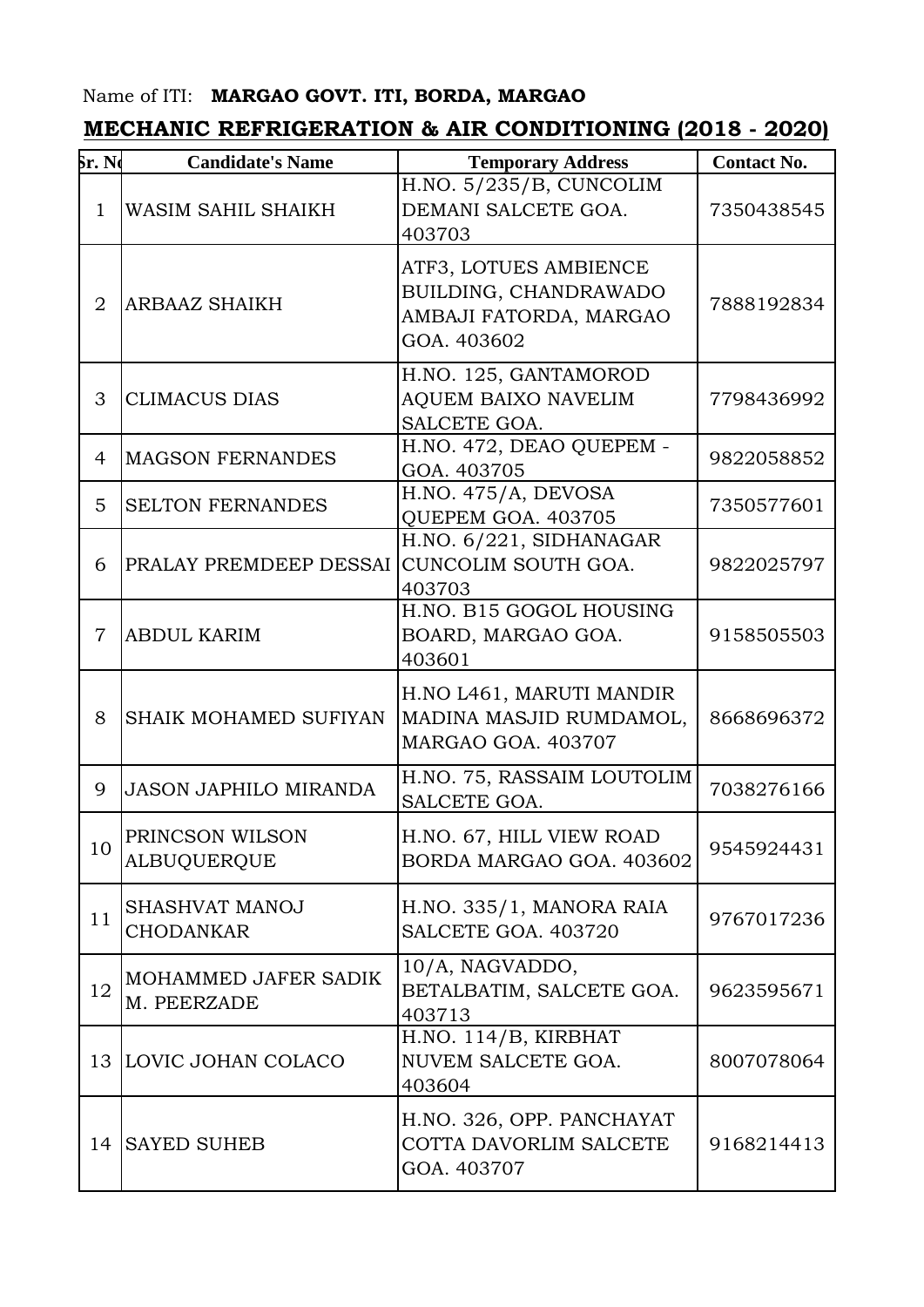| <b>Sr. Ne</b> | <b>Candidate's Name</b>                     | <b>Temporary Address</b>                                                          | <b>Contact No.</b> |
|---------------|---------------------------------------------|-----------------------------------------------------------------------------------|--------------------|
| 15            | <b>IRFAN BIJAPUR</b>                        | H.NO. 63, MAHALAXMI SAW<br>MILL INDONA DAVORLIM<br>SALCETE GOA.                   | 9637392045         |
|               | 16 ROHINT SHIVAJI UDMALI                    | H.NO 48, PAJIFOND MARGAO<br>SALCETE GOA.                                          | 9921881175         |
| 17            | RUSSELL SAMUEL<br><b>FERNANDES</b>          | H.NO. 177, CARVOTA<br>LOUTOLIM SALCETE GOA.<br>403718                             | 9689590465         |
| 18            | <b>AARON SALINO ANTAO</b>                   | H.NO. 213, SUCALDEM<br>CHINCHINIM SALCETE GOA.<br>403715                          |                    |
| 19            | <b>ASIT KUMAR NAYAK</b>                     | H.NO. 238A, CORREIA<br>AFONSO HOSPITAL RBOR<br>BENAULIM SALCETE GOA.<br>403716    | 9604748712         |
| 20            | <b>PARSHURAM PUJARI</b>                     | H.NO. 148/9/K, KIRBHAT<br>NUVEM MARGAO GOA.<br>403601                             | 8390679158         |
|               | 21 HRITHIK LAXIMAN RANE                     | H.NO. 227, BEHIND SHRI<br>KRISHNA MANDIR, CALCONDA<br>MARGAO GOA. 403601          | 7507419244         |
| 23            | <b>PRATMESH DEEPAK CHARI</b>                | H.NO. 224, PEDDA MARGAO<br>SALCETE GOA.                                           | 7768875417         |
| 24            | <b>SAIKIRAN PRADEEP</b><br><b>VIRGINCAR</b> | H.NO. 53, RAWANFOND<br>AQUEM BAIXO, NAVELIM<br>SALCETE GOA. 403707                | 8766503614         |
| 25            | MOHAMMED FARHAN<br><b>SAYED</b>             | H.NO. E6, LAYAMATI<br>DAVORLIM, SALCETE GOA.<br>403601                            | 9538208726         |
| 26            | <b>FAIZ YUSUF SHAIK</b>                     | H.NO. 798, LANE II, NEW<br>COLONY MANDOPA NAVELIM<br>SALCETE GOA. 403707          | 7038565968         |
| 27            | MOHAMMAD ILIYAS SHAIKH                      | <b>SHAIKH KHUNDBUDDIN</b><br>MANZIL, CHANDRAWADO<br>FATORDA MARGAO GOA.<br>403602 | 9921280515         |
| 28            | MANJU JAIVANT JAMUNI                        | H.NO. 317/A, KHAREBAND<br>MARGAO SALCETE GOA.<br>403601                           | 9922097551         |
| 29            | <b>CLIMSON MELROY GOMES</b>                 | H.NO. 130, BEHIND CARMEL<br>SEVA MANDIR, NEHRUNAGAR,<br>BORDA MARGAO GOA. 403602  | 9545224117         |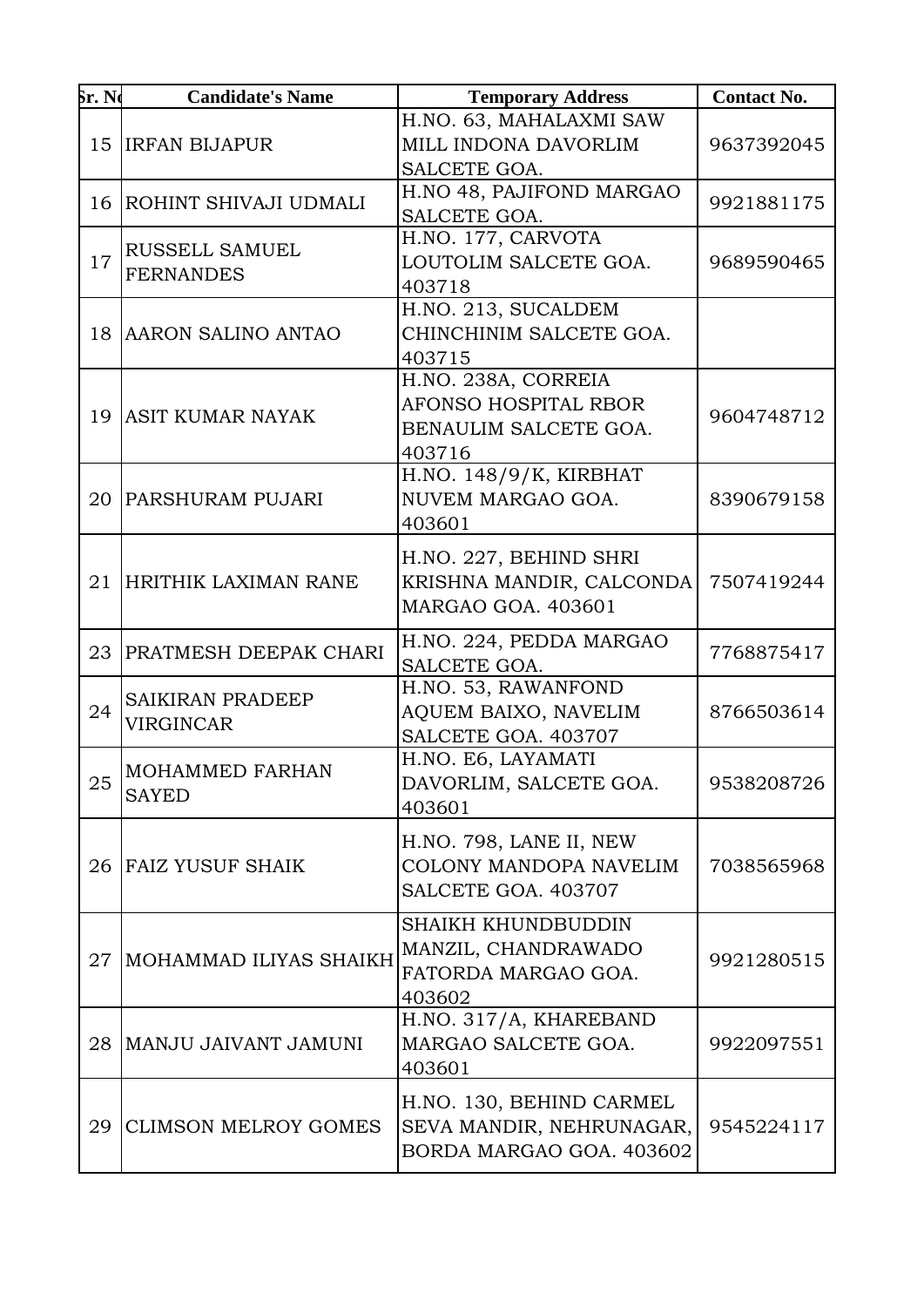| Sr. No | <b>Candidate's Name</b>            | <b>Temporary Address</b> | <b>Contact No.</b> |
|--------|------------------------------------|--------------------------|--------------------|
| 30     | VRUSHABH BHUPENDRA<br><b>KESUR</b> | H.NO. 459, DONGORIM      |                    |
|        |                                    | NAVELIM SALCETE GOA.     | 9923085803         |
|        |                                    | 403707                   |                    |
| 31     | <b>SANDIP KEDU SHELKE</b>          | PANZORCONI CUNCOLIM      | 9075676457         |
|        |                                    | SALCETE GOA. 403703      |                    |
| 32.    | <b>DENZIL NIASSO</b>               | H.NO. 33, BOBTEWADO      |                    |
|        |                                    | DAVORLIM NAVELIM SALCETE | 915857973          |
|        |                                    | GOA. 403707              |                    |